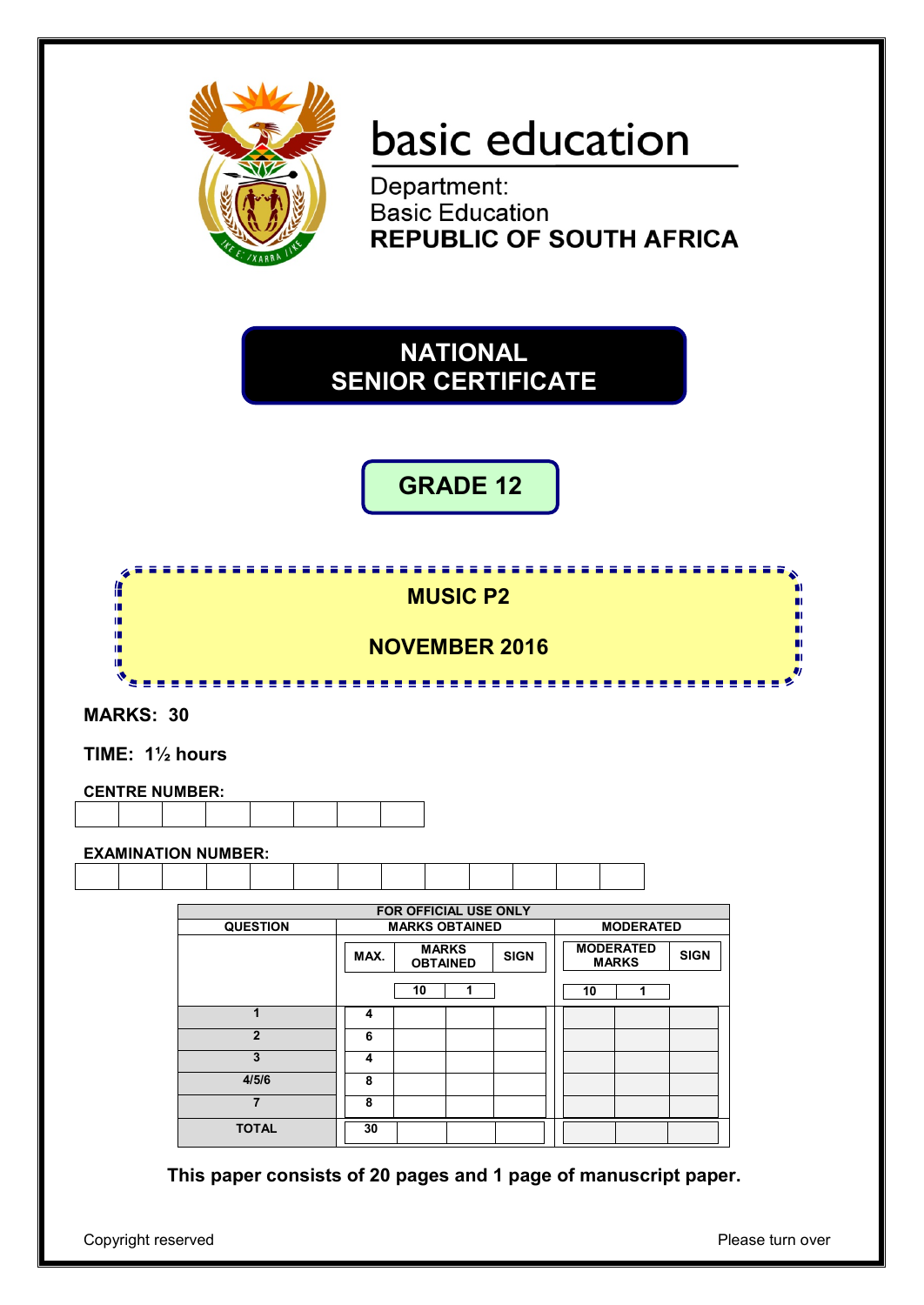# **INSTRUCTIONS AND INFORMATION**

1. This question paper consists of THREE sections:

> SECTION A: Aural (10) SECTION B: Recognition (12) SECTION C: Form (8)

- 2. QUESTION 1, QUESTION 2, QUESTION 3 and QUESTION 7 are compulsory.
- 3. Answer QUESTION 4 (Western Art Music (WAM)) OR QUESTION 5 (JAZZ) OR QUESTION 6 (Indigenous African Music (IAM)).
- 4. Write ALL your answers on this question paper. Use a pencil for music notation and blue or black ink for the other answers.
- 5. This examination will be written while candidates are listening to a CD.
- 6. The music teacher of the centre must conduct the examination in the presence of the invigilator.
- 7. The last page of this question paper is manuscript paper intended for rough work. The candidate MAY NOT remove this page.
- 8. Candidates may NOT have access to any musical instrument for the duration of this examination.
- 9. Candidates must take note of the mark allocation at each question to provide enough information in their answers.
- 10. Write neatly and legibly.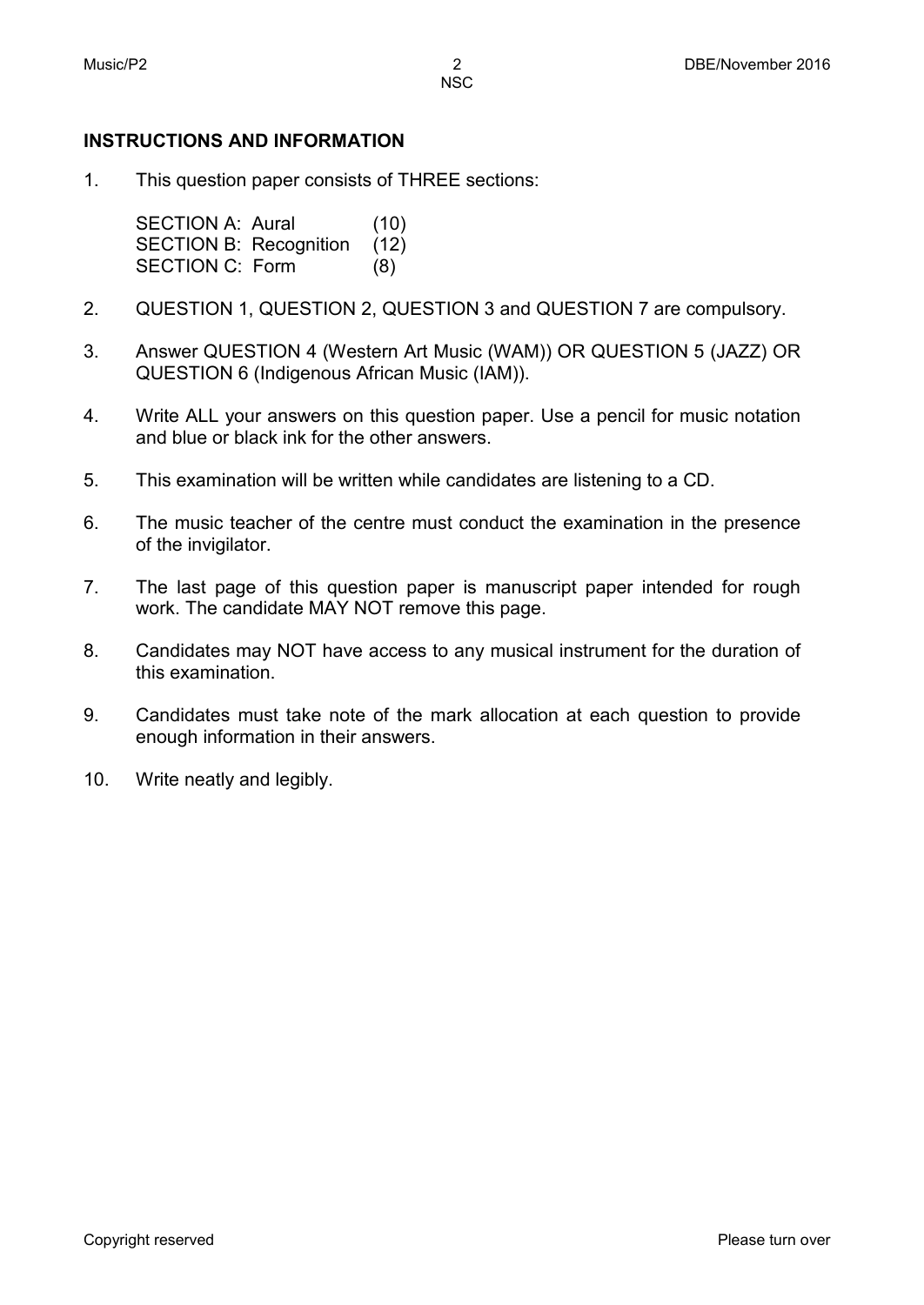# **INSTRUCTIONS TO THE PERSON OPERATING THE SOUND EQUIPMENT**

- 1. The instructions for the music teacher appear in frames.
- 2. Each musical extract (track) must be played the number of times specified in the question paper.
- 3. Allow adequate time between tracks to give candidates time to think and write their answers before playing the next track.
- 4. The number of the track must be announced clearly each time before it is played.
- 5. If a school offers more than one stream (Western Art Music (WAM), jazz, Indigenous African Music (IAM)), the following guidelines must be followed:
	- Each stream must write the examination in a separate venue.
	- Each venue must be equipped with suitable sound equipment.
	- Each venue must have its own CD with musical extracts.
	- An invigilator must be present in each venue.
- 6. The tracks have to be played as follows:
	- WAM candidates: Tracks 1–21 and Tracks 37–40
	- JAZZ candidates: Tracks 1–12, Tracks 22–28 and Tracks 37–40
	- IAM candidates: Tracks 1–12 and Tracks 29–40
- 7. A battery-powered CD player must be available in case of a power failure.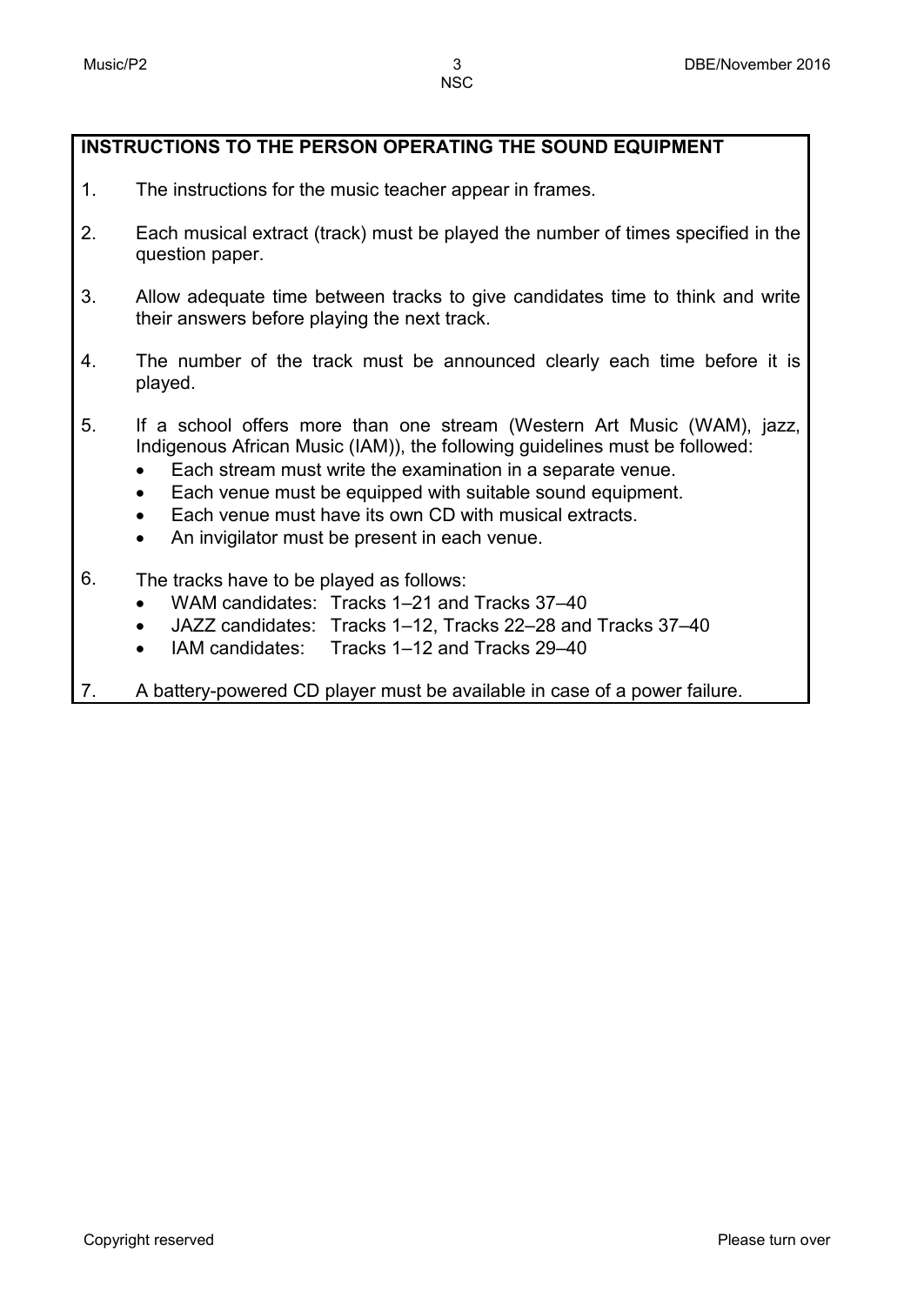# **SUMMARY OF MARKS**

| <b>SECTION A: AURAL</b>        | <b>TOTAL</b> |
|--------------------------------|--------------|
| <b>QUESTION 1 (COMPULSORY)</b> | 4            |
| <b>QUESTION 2 (COMPULSORY)</b> | 6            |
| <b>SUBTOTAL</b>                | 10           |
| <b>SECTION B: RECOGNITION</b>  | <b>TOTAL</b> |
| <b>QUESTION 3 (COMPULSORY)</b> | 4            |
| QUESTION 4 (WAM) OR            | 8            |
| QUESTION 5 (JAZZ) OR           | 8            |
| QUESTION 6 (IAM)               | 8            |
| <b>SUBTOTAL</b>                | 12           |
| <b>SECTION C: FORM</b>         | <b>TOTAL</b> |
| <b>QUESTION 7 (COMPULSORY)</b> | 8            |
| <b>SUBTOTAL</b>                | 8            |
| <b>GRAND TOTAL</b>             | 30           |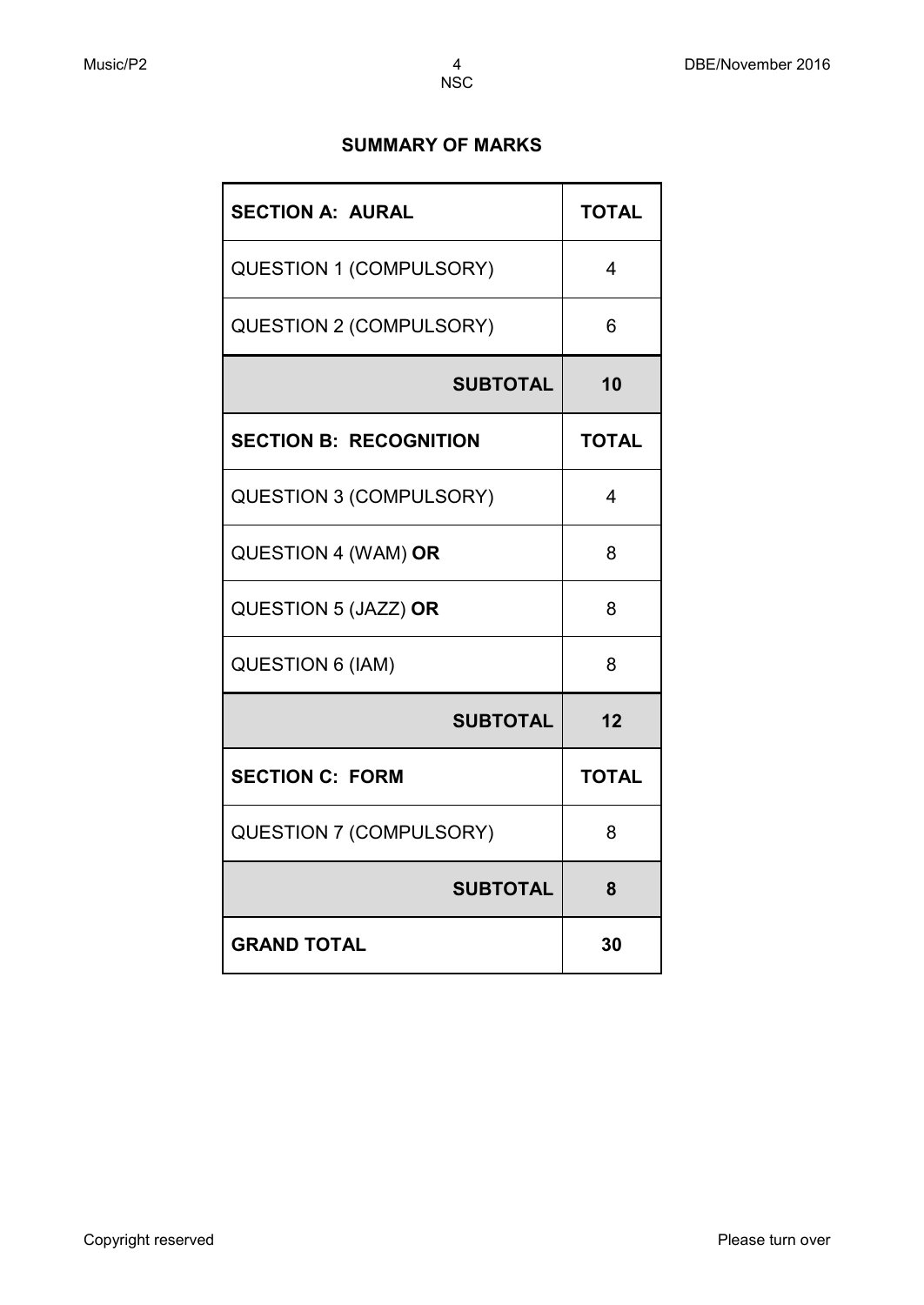(3)

**NSC** 

# **SECTION A: AURAL**

### **QUESTION 1**

# Play Track 1 TWICE in succession.

1.1 Listen to the melodic and rhythmic phrase. Notate the rhythm of the missing notes in bars 3–4 below.

 $+4$  $\overline{\mathbf{H}}$ 

Play Track 1 TWICE again. Pause for 30 seconds before the repetition.

### Play Track 2 THREE times in succession.

1.2 Which ONE of the extracts below corresponds to the melody that you hear? Make a cross (X) in the appropriate block.

The extract starts with a two-bar click track.

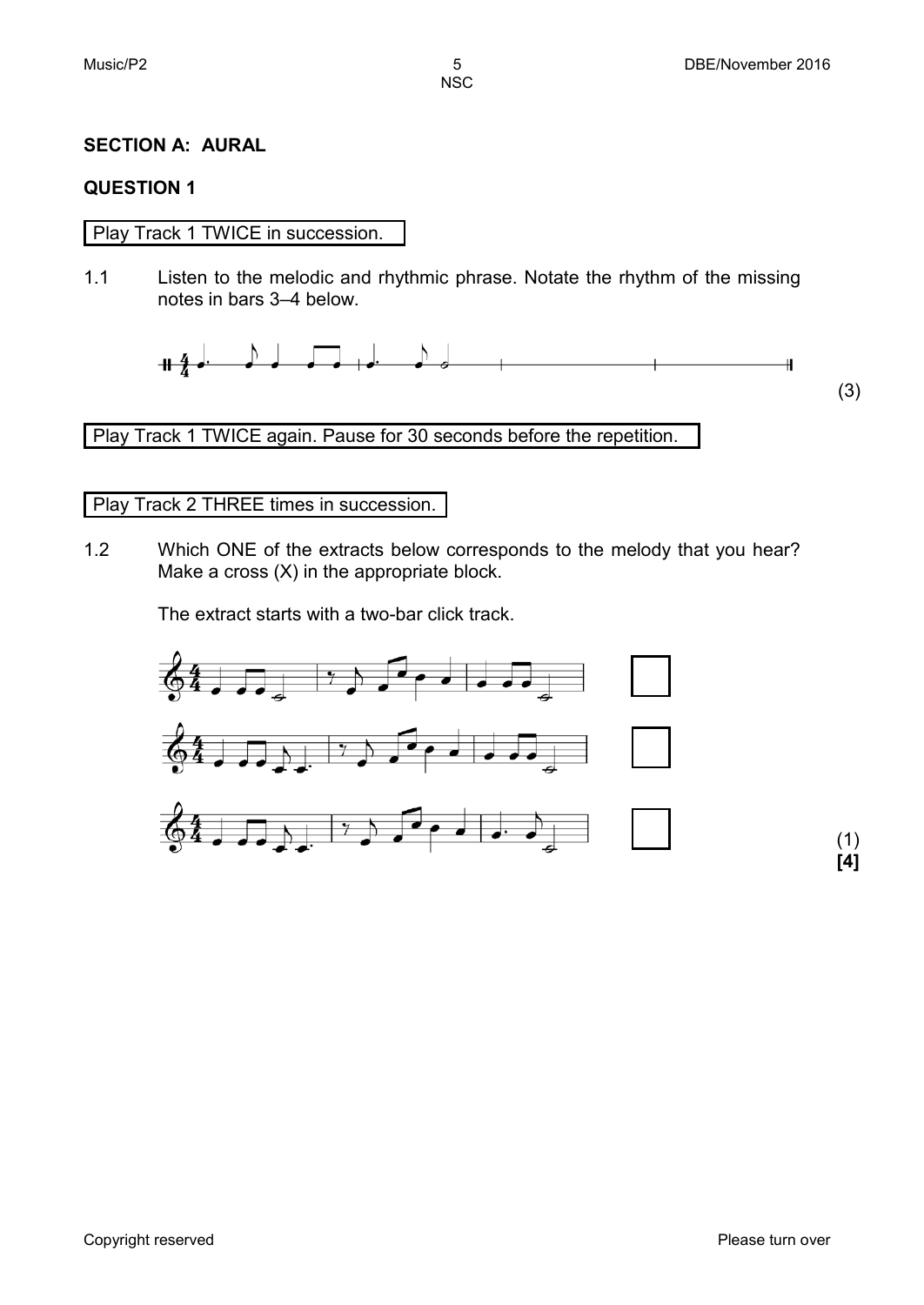# **QUESTION 2**

Play Track 3 ONCE to provide a general overview.

Listen to the extract from *My Favourite Things.* Answer the questions that follow.

# **My Favourite Things (extract)**



# Play Track 5 FOUR times.

2.2 The notation of bars 9 and 10 has been omitted at 2.2 in the score. Fill in the missing pitches that correspond to the melody that you hear. (The track starts in bar 5.) in bar 5.)  $(3)$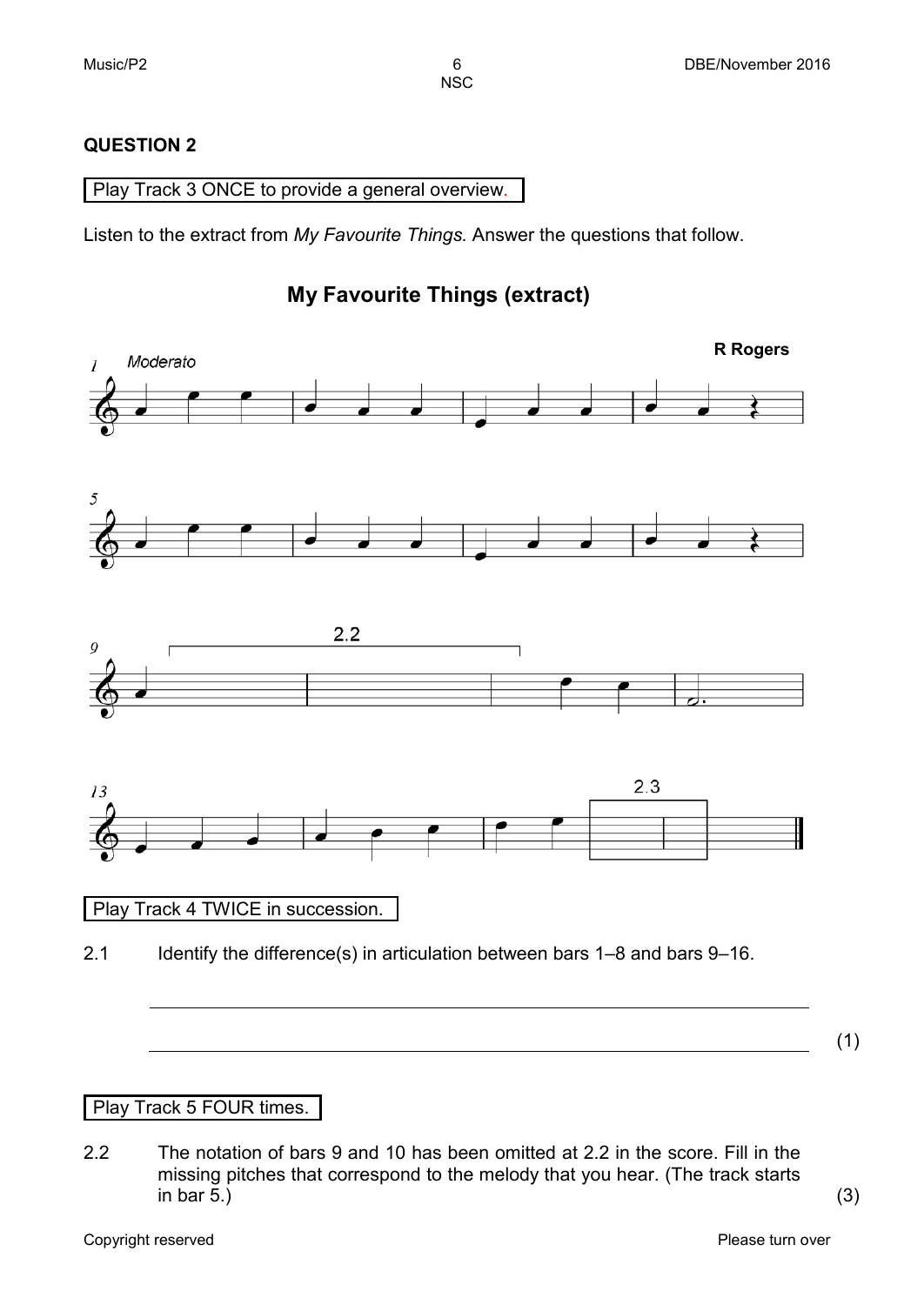(1)

(1) **[6]**

NSC

# Play Track 6 TWICE.

- 2.3 Which interval is formed between the two notes in the block at 2.3? (The track starts in bar 13.)
- 2.4 Name the cadence with which the extract ends.

Play Track 7 for a final overview.

# **TOTAL SECTION A: 10**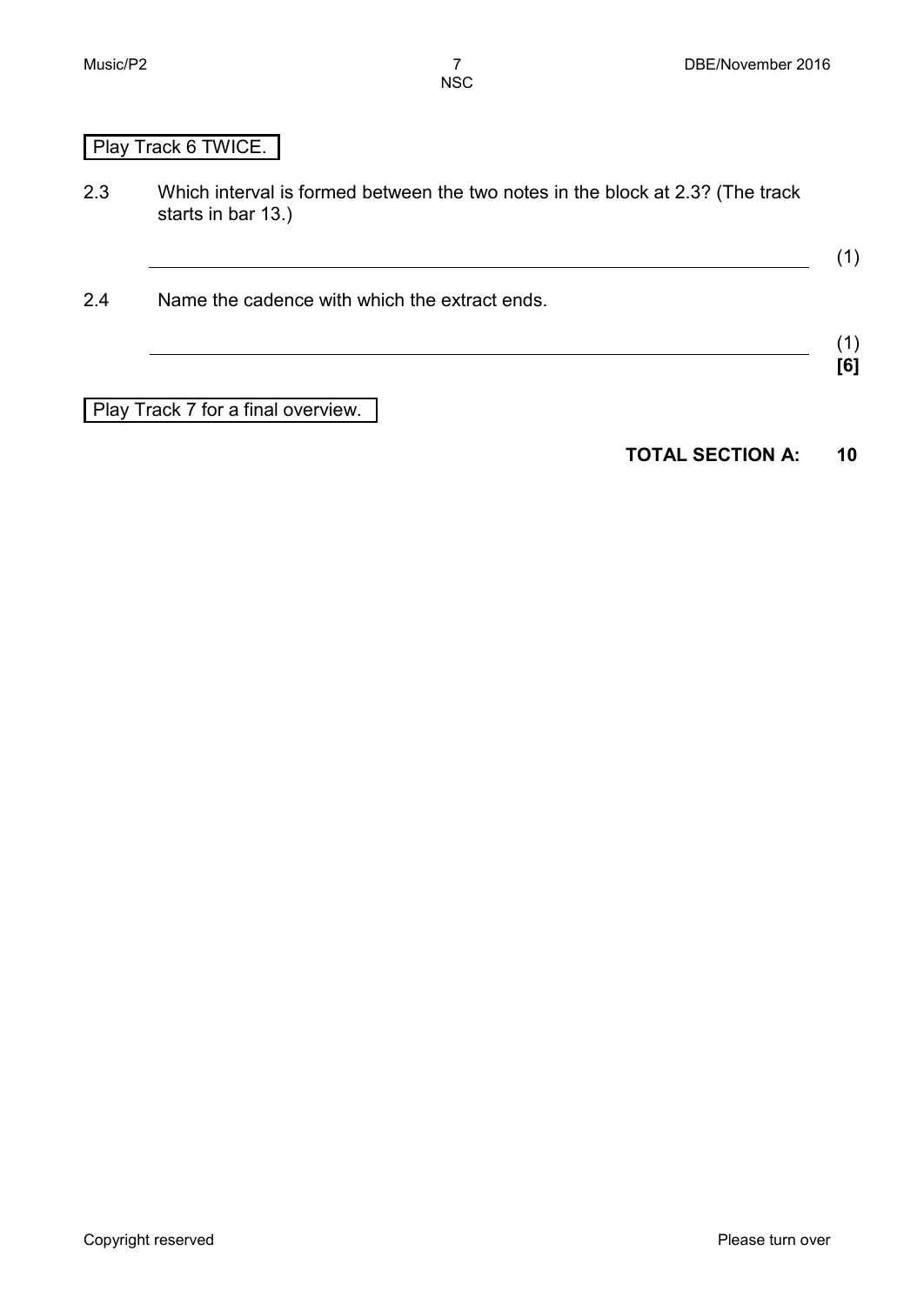# **SECTION B: RECOGNITION OF MUSIC CONCEPTS**

# **QUESTION 3: GENERAL LISTENING (COMPULSORY)**

3.1 You will hear TWO different performances of the same piece: Track 8 and Track 9. Listen to these extracts and answer the questions that follow.

Play Track 8 and Track 9 TWICE in succession.

Compare these two extracts in terms of the following:

| <b>ELEMENT</b>  |         | <b>COMPARISON</b> |
|-----------------|---------|-------------------|
|                 | Track 8 | Track 9           |
| Use of rhythm   |         |                   |
|                 |         |                   |
| Tempo           |         |                   |
| Instrumentation |         |                   |

(3)

Play Track 10 and Track 11 ONCE each.

3.2 Indicate only ONE feature that you hear in EACH of these tracks. Make a cross (X) in the appropriate block.

| <b>FEATURE</b>      | Track 10 | <b>Track 11</b> |
|---------------------|----------|-----------------|
| Solo improvisation  |          |                 |
| <b>Walking bass</b> |          |                 |
| Monophonic          |          |                 |
| Giocoso             |          |                 |
| Triple metre        |          |                 |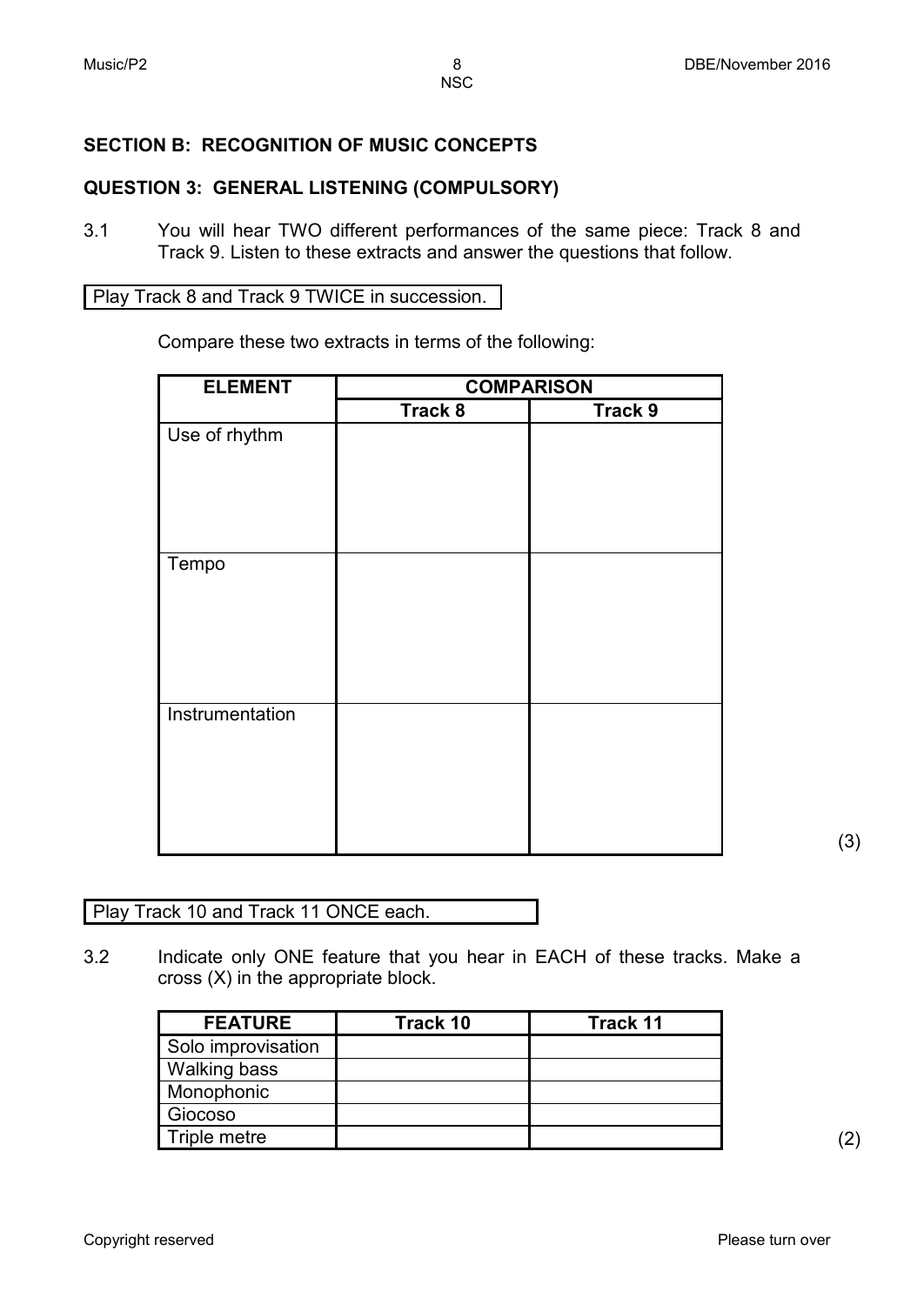# Play Track 12 TWICE.

3.3 Name any THREE features that indicate that this piece is typically African.

 $(3)$ <br>[4]

 $(8 \div 2)$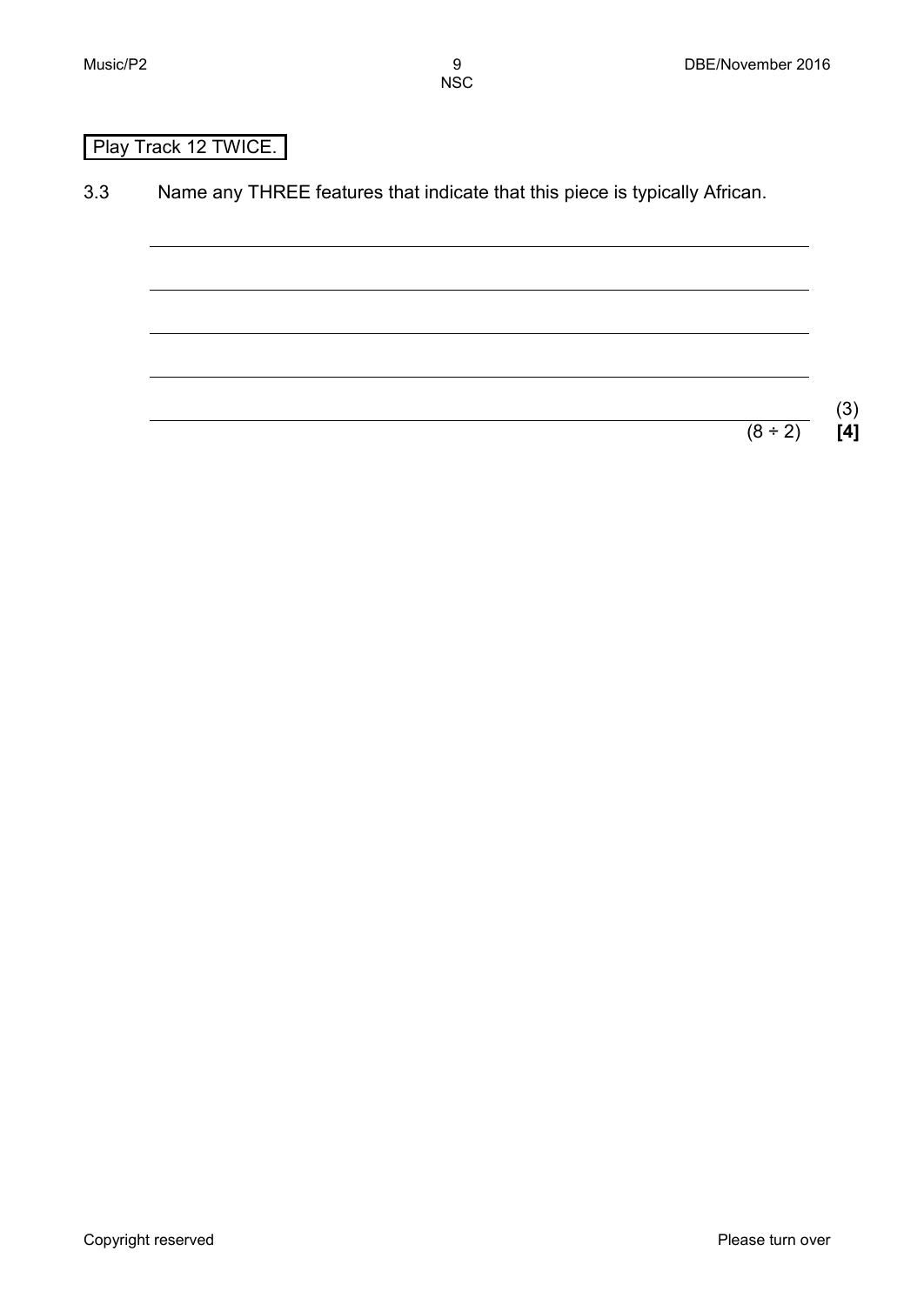# **Answer QUESTION 4 (WAM) OR QUESTION 5 (JAZZ) OR QUESTION 6 (IAM).**

#### **QUESTION 4: WAM**

4.1 Listen to the extracts from *The Magic Flute* by Mozart and answer the questions that follow.

#### Play Track 13 TWICE.

- 4.1.1 With which subgenre in opera music do you associate this extract? (1) 4.1.2 Name the character who sings in this extract. (1) 4.1.3 Where in the opera is this extract sung? (1) 4.1.4 Name the idiophone that you hear in this extract. (1) Play Track 14 ONCE.
	- 4.1.5 Which Italian term best describes the tempo changes at the end of this extract?

(1)

Play Track 15 TWICE.

4.1.6 The time signature changes in this extract. Identify the new (second) time signature. Make a cross (X) in the appropriate block.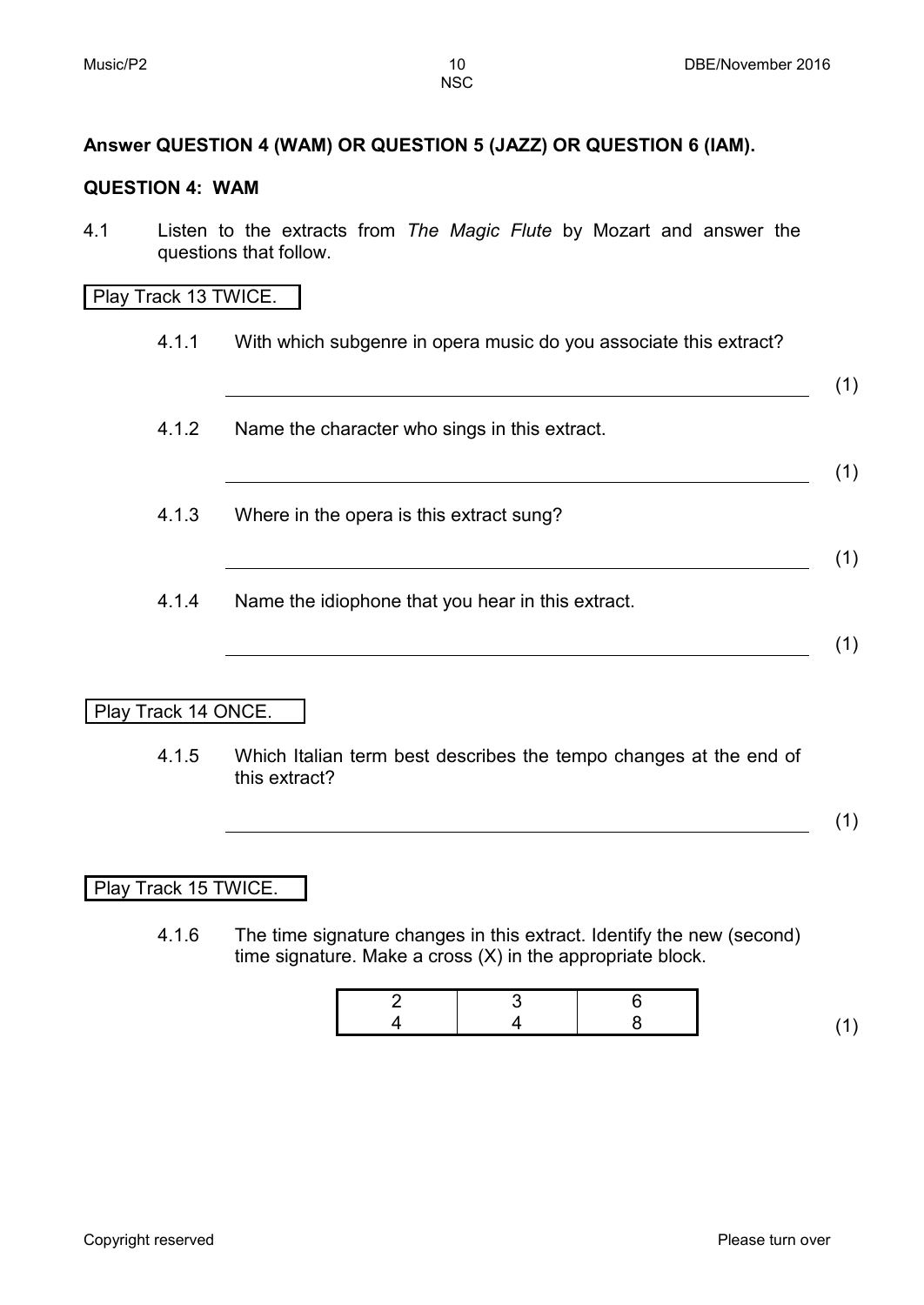#### Play Track 16 ONCE.

4.1.7 Listen to a section of the overture to *The Magic Flute.* How does this extract succeed in setting the mood of the opera?

#### Play Track 17 ONCE.

4.1.8 Describe the texture of this extract.

(1)

(2)

4.2 Listen to the extracts below from Beethoven's *Symphony No. 6* and answer the questions that follow.

#### Play Track 18 ONCE.

4.2.1 What is the function of this extract in Beethoven's *Symphony No. 6*?

(1)

#### Play Track 19 TWICE.

4.2.2 Listen to the higher-pitched instruments in this extract. Choose the correct description below that corresponds to the music. Make a cross (X) in the appropriate block.

| A legato melody, followed by a non-legato passage on the  |  |
|-----------------------------------------------------------|--|
| solo clarinet                                             |  |
| A legato melody, followed by a legato passage on the solo |  |
| flute                                                     |  |
| A legato melody, followed by a non-legato passage on the  |  |
| solo flute                                                |  |
| A legato melody, followed by a legato passage on the solo |  |
| clarinet                                                  |  |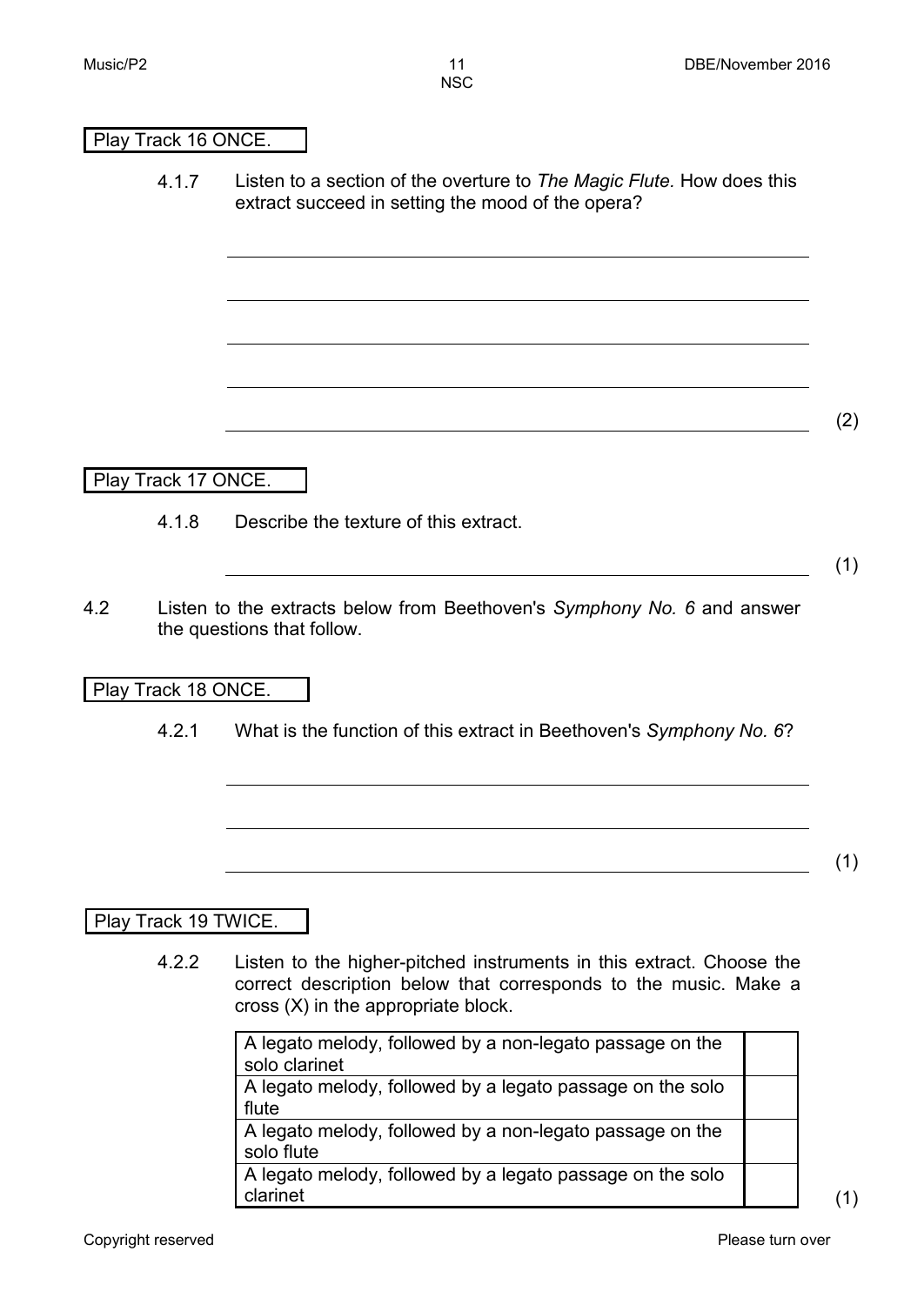Play Track 20 TWICE.

4.2.3 Which TWO of the following Italian terms apply to the music you hear? Make a cross (X) in TWO appropriate blocks.

| Crescendo   |  |
|-------------|--|
| Decrescendo |  |
| Pesante     |  |
| Grazioso    |  |
| Scherzando  |  |

4.3 Listen to the following extract by Mendelssohn. Answer the question that follows.

# Play Track 21 TWICE.

Indicate THREE items in the list below that are CORRECT in relation to the music that you hear. Make a cross (X) in THREE appropriate blocks.

| Inverted pedal point |  |
|----------------------|--|
| Melody in flute part |  |
| Ostinato             |  |
| Minor tonality       |  |
| Allegro              |  |
| Adagio               |  |

(16 ÷ 2) **[8]**

**TOTAL SECTION B: 12**

**OR**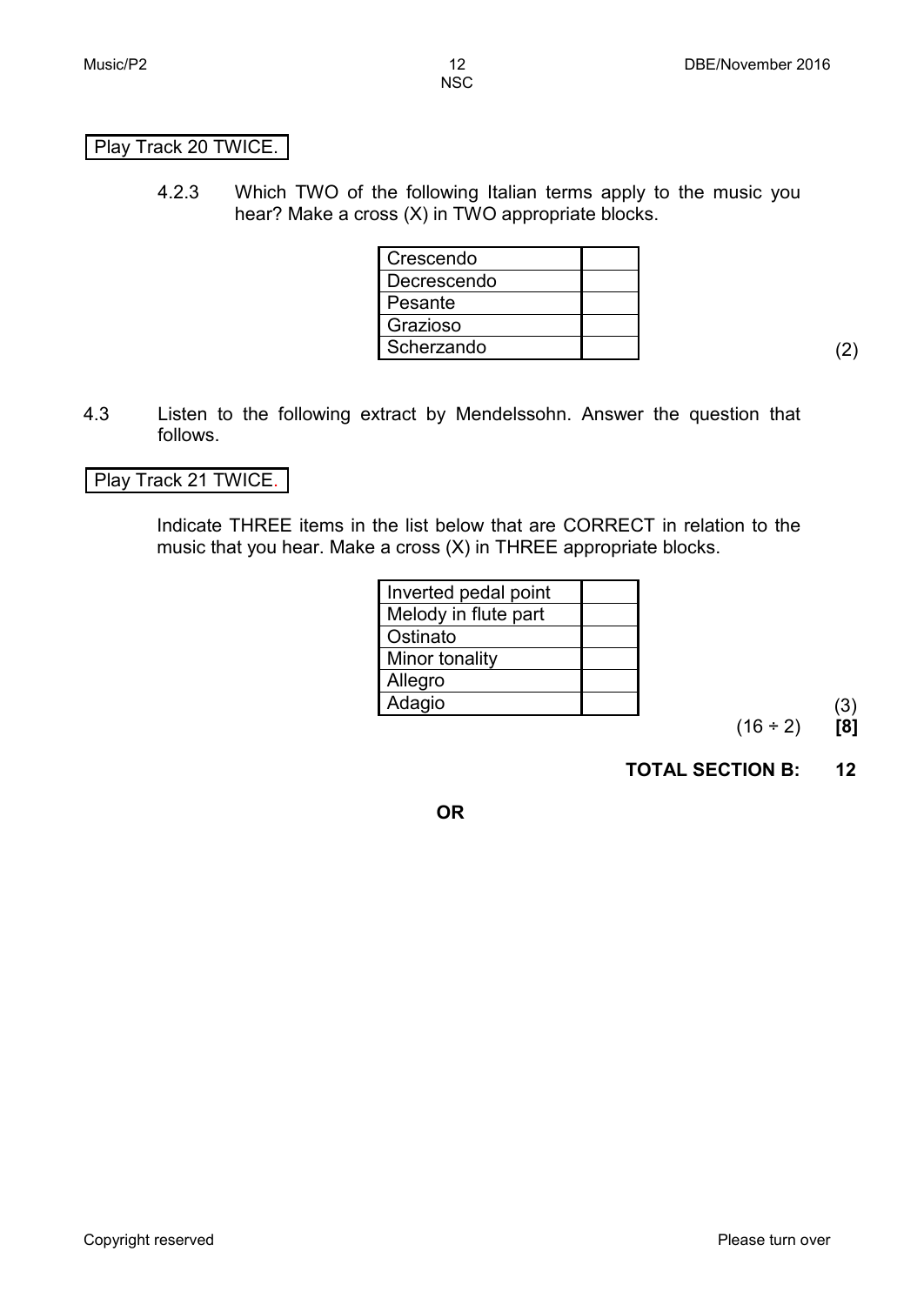#### **QUESTION 5: JAZZ**

5.1 Listen to the extracts below by The Brotherhood of Breath and answer the questions that follow.

#### Play Track 22 ONCE.

5.1.1 Identify the jazz category. Make a cross (X) in the appropriate block.

| 1277<br>home | aanga<br>ivit | .<br>av | . .<br>exile<br>ın<br>⊣az∠ |  |
|--------------|---------------|---------|----------------------------|--|
|              |               |         |                            |  |

#### Play Track 23 ONCE.

- 5.1.2 Describe the mood of this extract by referring to the tonality.
- (1)
- 5.1.3 Name ONE membranophone that you hear in the introduction.

(1)

# Play Track 24 TWICE.

5.1.4 Between which instruments/instrumental sections does the call and response feature in this extract?

(1)

5.1.5 Describe TWO characteristics of this piano-playing style.

5.1.6 Name another band that is linked to this style of jazz.

(1)

(2)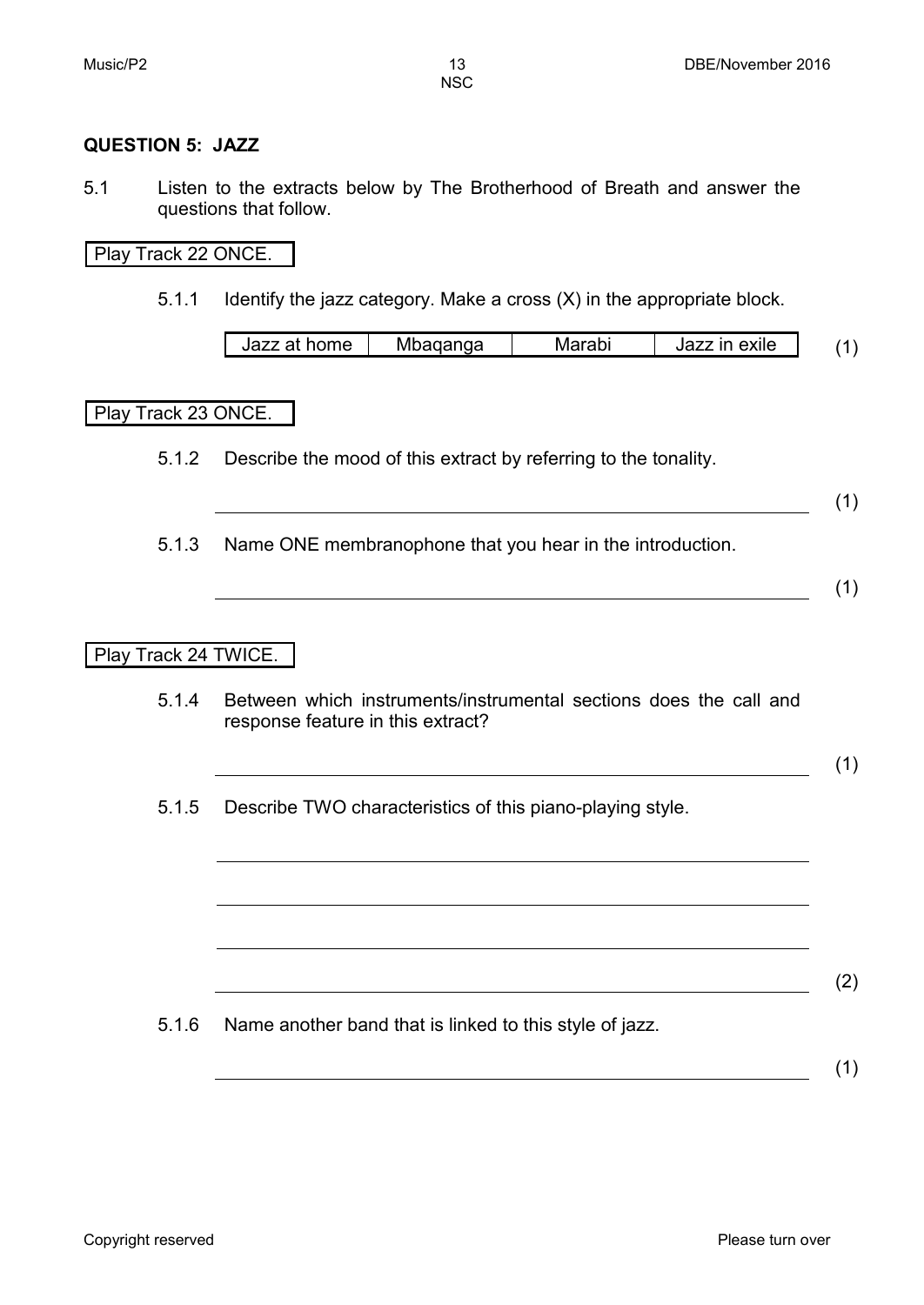5.2 Listen to *Spirits Rejoice* and answer the questions that follow.

# Play Track 25 TWICE.

- 5.2.1 Identify the jazz style.
- 5.2.2 Give reasons related to the music to motivate your answer to QUESTION 5.2.1.

(2)

(1)

(1)

5.2.3 Name ONE other artist/band that you associate with this style of music.

Play Track 26 ONCE.

5.2.4 Which solo instrument do you hear in this extract?

(1)

5.3 You will hear TWO music extracts: Track 27 and Track 28. Listen to these extracts and answer the question below.

Play Track 27 and Track 28 ONCE each.

Identify the music style of EACH extract and give ONE reason for EACH answer.

\_\_\_\_\_\_\_\_\_\_\_\_\_\_\_\_\_\_\_\_\_\_\_\_\_\_\_\_\_\_\_\_\_\_\_\_\_\_\_\_\_\_\_\_\_\_\_\_\_\_\_\_\_\_\_\_

**Track 27**

Style:

Reason:

 $\overline{\phantom{a}2}$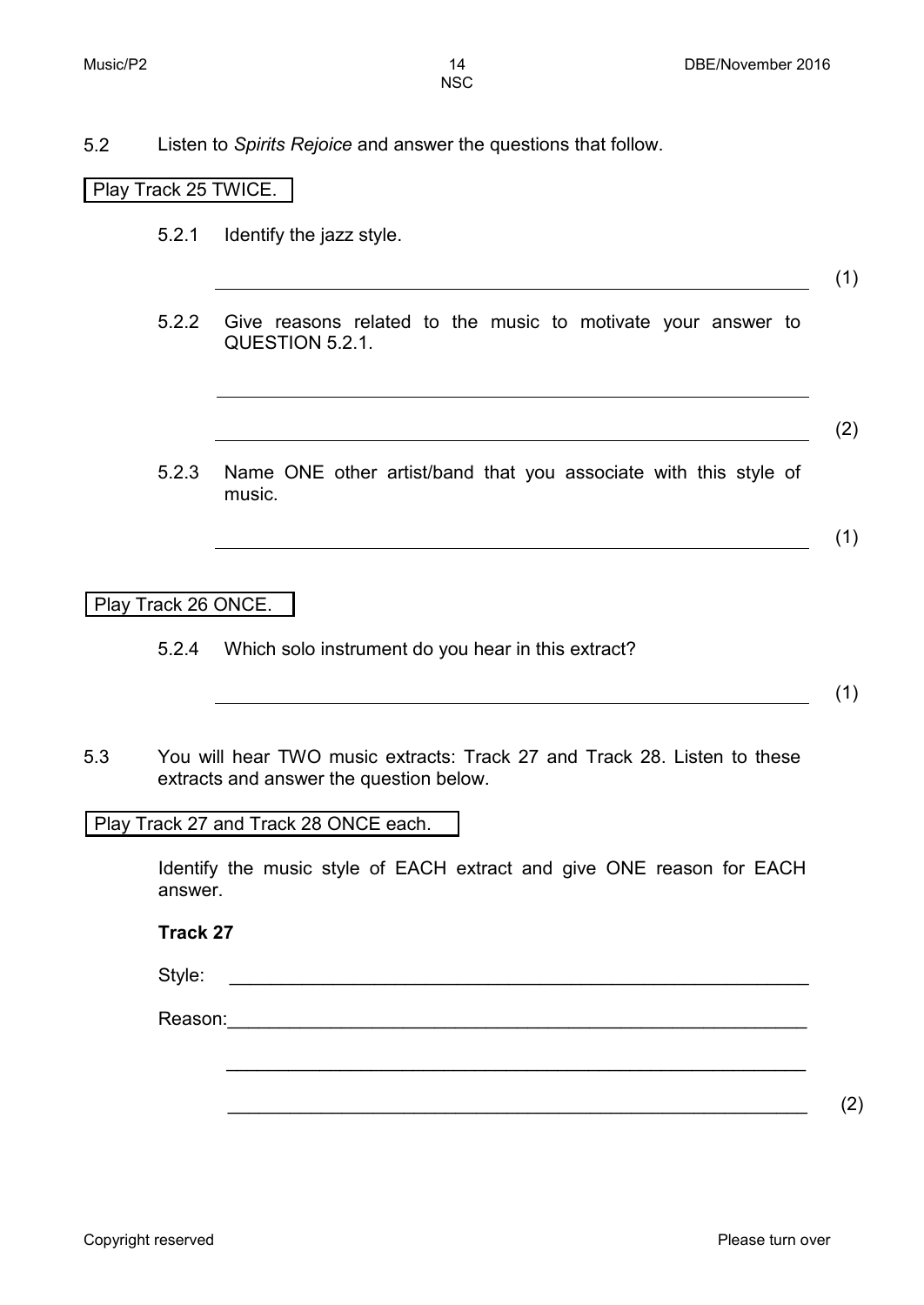| <b>Track 28</b> |               |
|-----------------|---------------|
| Style:          |               |
| Reason:         |               |
|                 |               |
|                 |               |
|                 | $(16 \div 2)$ |

**OR**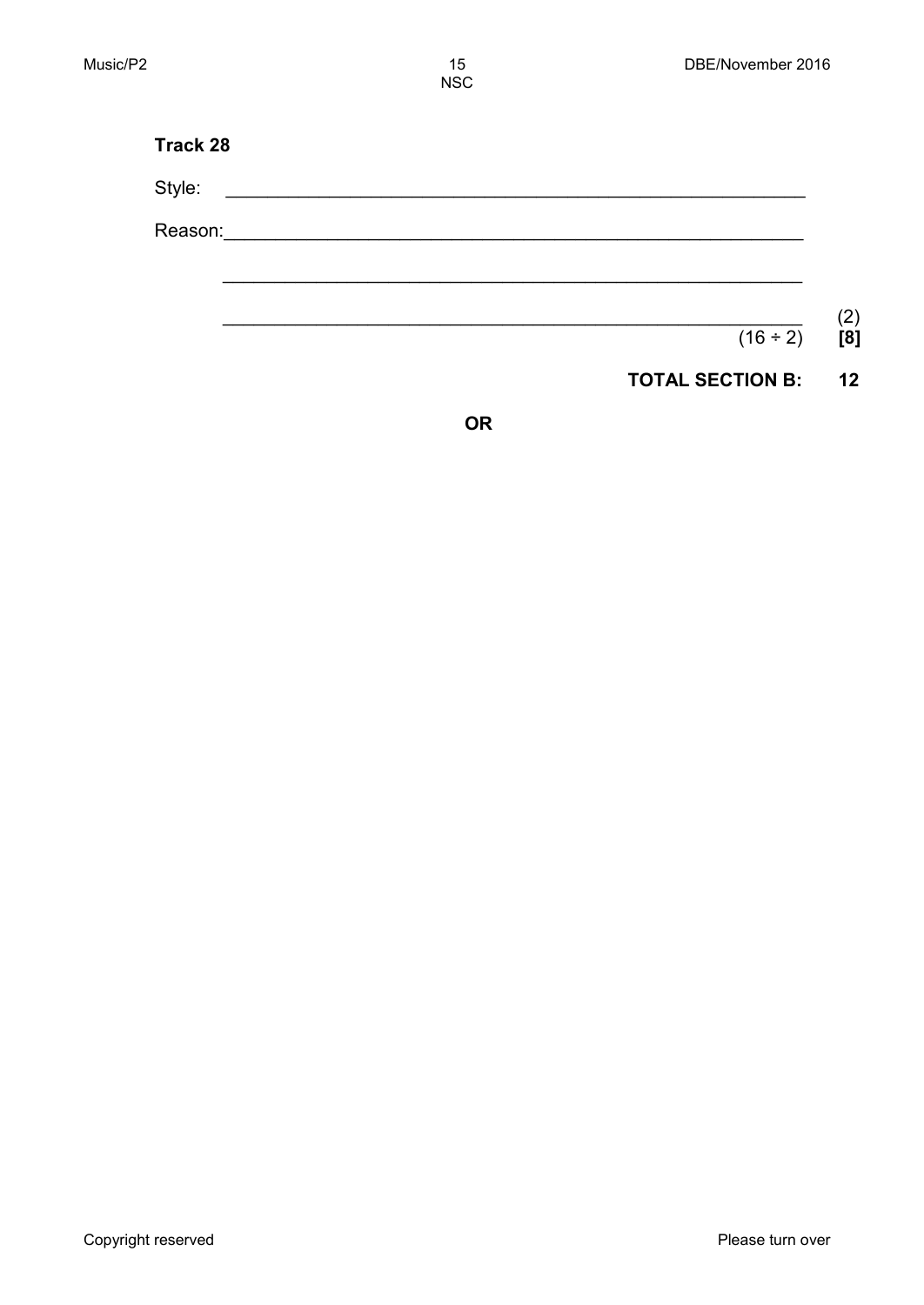#### **QUESTION 6: IAM**

6.1 You will hear TWO tracks: Track 29 and Track 30. Listen to these tracks and answer the question below.

#### Play Track 29 and Track 30 ONCE each.

Identify the music style of EACH extract and give ONE reason for EACH answer.

| <b>Track 29</b> |     |
|-----------------|-----|
| Style:          |     |
|                 |     |
|                 |     |
|                 | (2) |
| <b>Track 30</b> |     |
| Style:          |     |
|                 |     |
|                 |     |
|                 | (2) |
|                 |     |

6.2 You will hear TWO tracks: Track 31 and Track 32. Listen to these tracks and answer the question that follows.

Play Track 31 and Track 32 ONCE each.

6.2.1 With which of the following descriptions do you associate the instrumental ensembles that you hear? Make TWO crosses (X) in the appropriate blocks for EACH track.

| <b>DESCRIPTION</b>     | Track 31 | Track 32 |
|------------------------|----------|----------|
| Maskandi band          |          |          |
| Marimba band           |          |          |
| Sudden dynamic changes |          |          |
| Drum ensemble          |          |          |
| Aerophones             |          |          |
| A cappella group       |          |          |
| Membranophones         |          |          |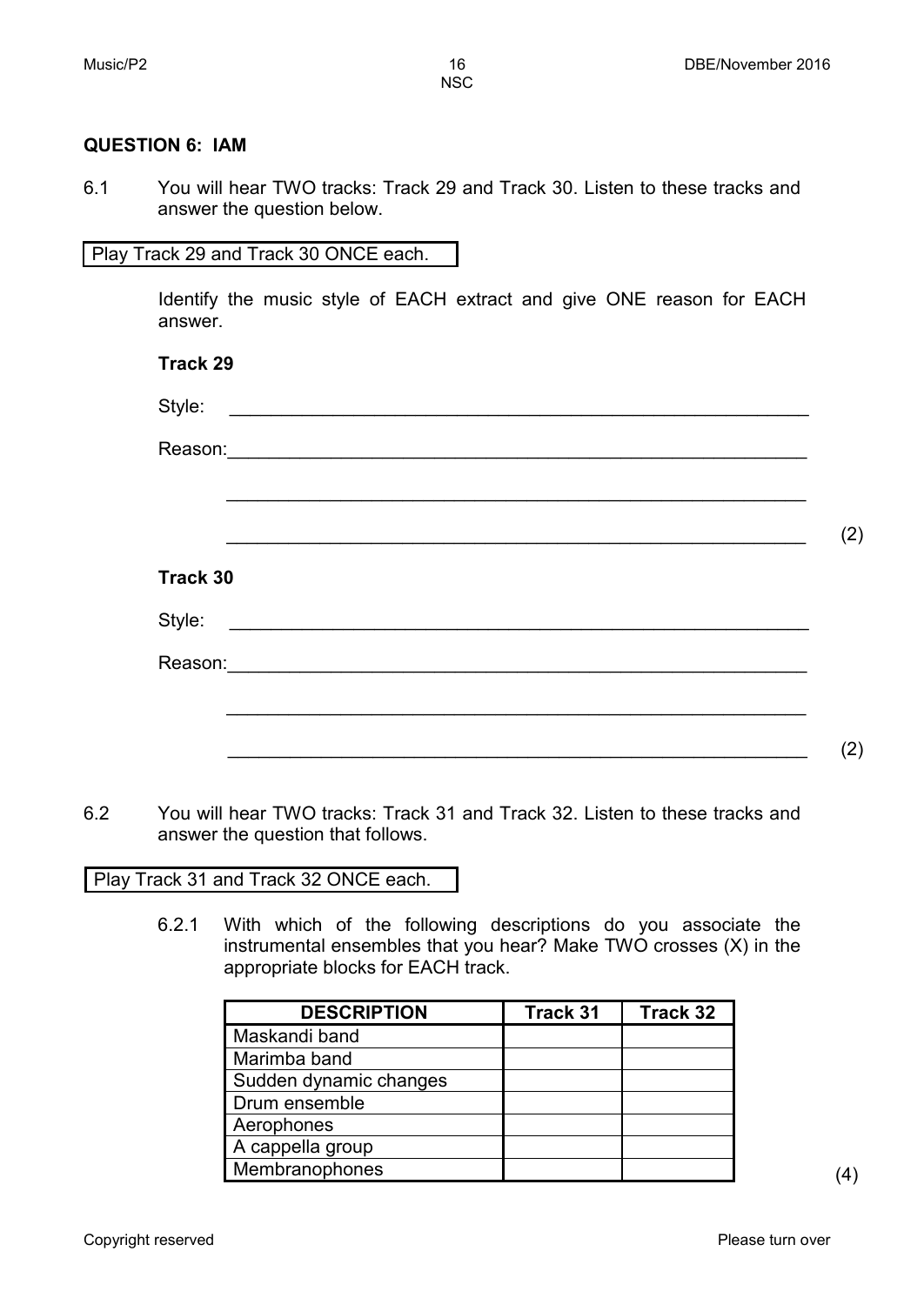## Play Track 33 and Track 34 ONCE each.

6.2.2 Indicate the similarities between the extracts. Refer to the rhythm and tempo.

(2)

Play Track 35 ONCE.

6.2.3 Identify the vocal techniques that you hear in this extract.

(2)

6.3 Listen to the extract and answer the questions that follow.

# Play Track 36 TWICE.

6.3.1 Identify the style of South African music.

(1)

6.3.2 Give TWO reasons related to the music to motivate your answer to QUESTION 6.3.1.

| Reason 1: |  |
|-----------|--|
|-----------|--|

# **Reason 2:**

- (2)
- 6.3.3 With which group/artist do you associate this style of music?
- (1)

 $(16 \div 2)$  [8]

**TOTAL SECTION B: 12**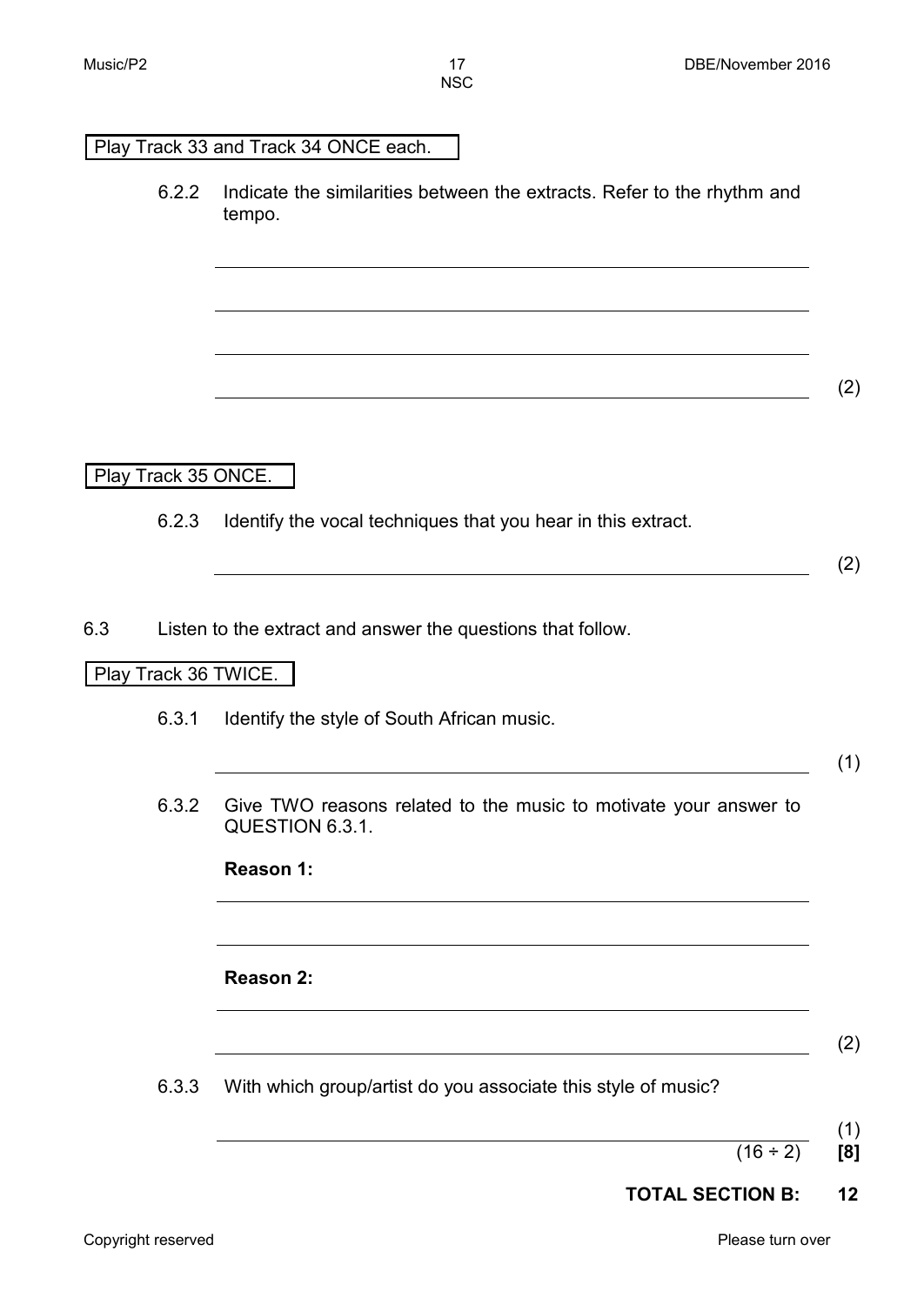# **SECTION C: FORM**

# **QUESTION 7**

Read and study the questions for THREE minutes.

Play Track 37 ONCE to provide an overview.

Listen to *Pink Lady* while you follow the score.

**Pink Lady** 













Copyright reserved **Please** turn over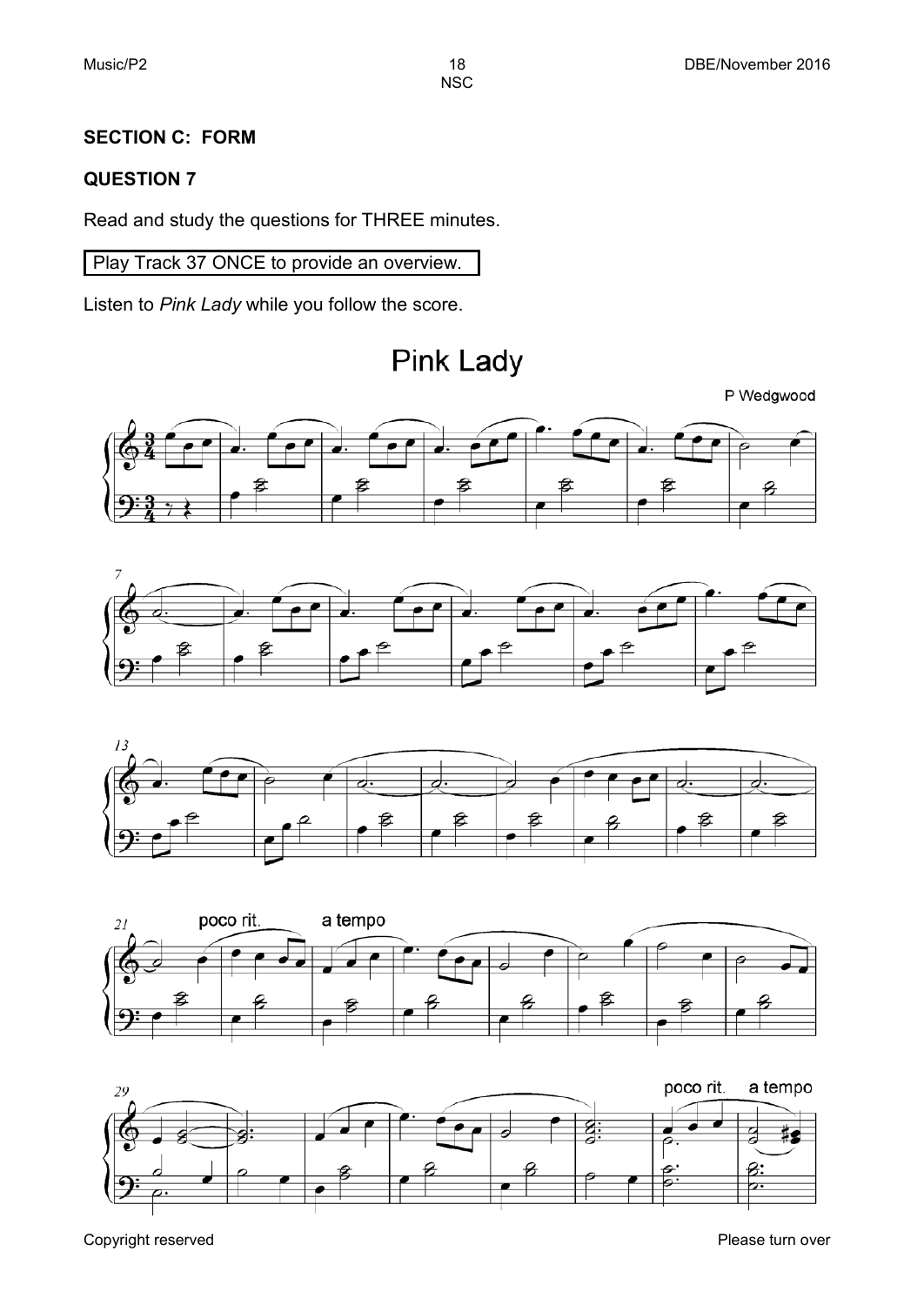









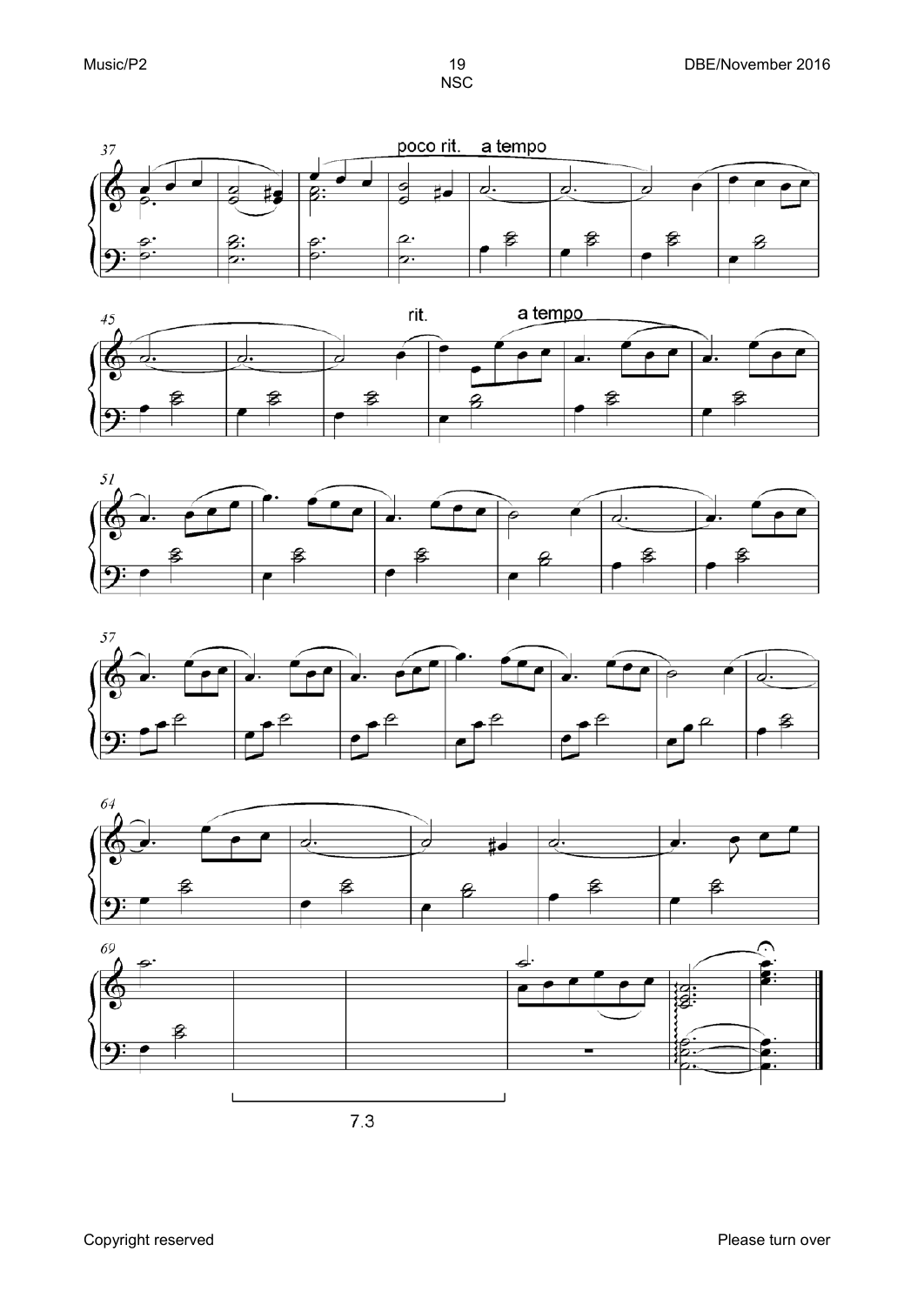# Play Track 37 ONCE again.

7.1 What is the form of this piece?

(1)

7.2 Motivate your answer to QUESTION 7.1 by giving a schematic layout of the form of this piece. Use the table below.

| <b>SECTION</b> | <b>BAR NUMBERS</b> |
|----------------|--------------------|
|                | $0^{2b}$           |
|                |                    |
|                |                    |
|                |                    |
|                |                    |

Play Track 38 TWICE.

7.3 Follow the music score from bar  $62<sup>3</sup>$  to the end. Name the cadence in bars 70–71.

(1)

(4)

# Play Track 39 TWICE.

7.4 • Follow the music score from bar  $0^2$  to bar  $14^2$ . Notate TWO prominent rhythmic motifs that occur in this extract.

> (2) **[8]**

Play Track 40 for a final overview.

**TOTAL SECTION C: 8 GRAND TOTAL: 30**